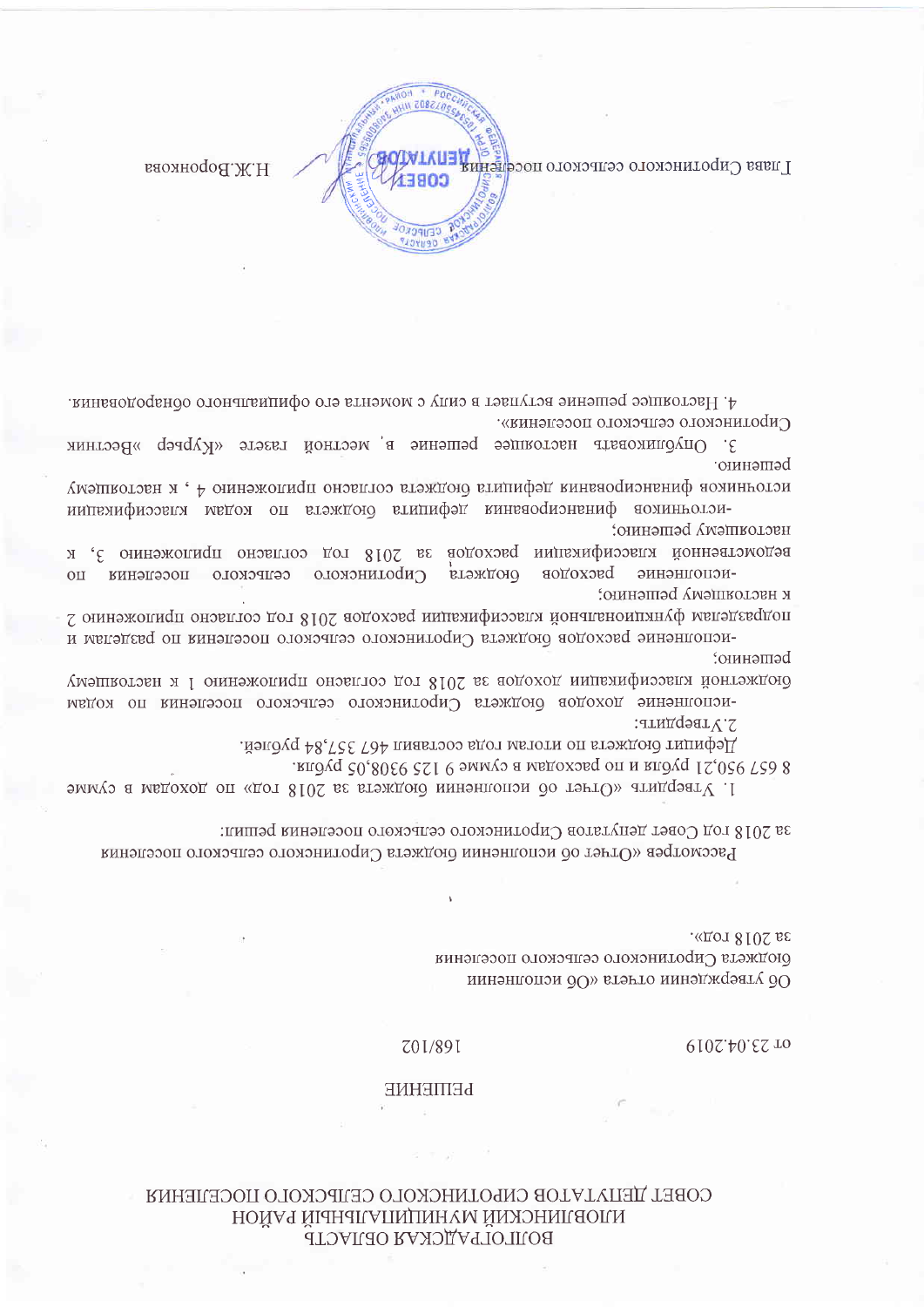| L8'86                                              | IZ'0S6 LS9 8                     | <b>ZG'ZDZ LSL 8</b>                                   | Итого доходов                                                                                                                                                                                                                                                                                                  |                               |                   |
|----------------------------------------------------|----------------------------------|-------------------------------------------------------|----------------------------------------------------------------------------------------------------------------------------------------------------------------------------------------------------------------------------------------------------------------------------------------------------------------|-------------------------------|-------------------|
|                                                    | 88't80LI-                        |                                                       | поселении                                                                                                                                                                                                                                                                                                      | ISI 0000 01 01009 61 Z        |                   |
|                                                    |                                  |                                                       | дрансфертов, имеющих целевое назначение, прошлых лет из бюджетов сельских                                                                                                                                                                                                                                      |                               |                   |
| 00'001                                             | 00'000 000 £                     | 00'000 000 £                                          | Возврат прочих остатков субсидий, субвенций и иных межбиржетных<br>формирования современной городской среды                                                                                                                                                                                                    | ISI 0000 01 SSSSZ ZO Z        | ZS6               |
|                                                    |                                  |                                                       | программ субъектов Российской Федерации и муниципальных программ<br>Субсидии бюджетам сельских поселений на поддержку государственных                                                                                                                                                                          |                               | ZS6               |
| 00,001                                             | 00'697 L07                       | 00'697 L07                                            | (ХЖЖ) йинэпээоп<br>Прочие межбюджетные трансферты, передаваемые бюджетам сельских                                                                                                                                                                                                                              | <b>ΙΕΙ 0000 0Ι ΦΙΟΟΦ ΖΟ Ζ</b> | ZS6               |
| 00'001                                             | $00,000~\epsilon$                | $00'00 \nu \ \varepsilon$                             | субъектов Российской Федерации<br>Субеснции бюджетам поселений на выполнение передаваемых полномочий                                                                                                                                                                                                           | 121 0000 01 ΦΖ00Ε ΖΟ Ζ        | $\overline{CS6}$  |
| 00'001                                             | 00'000 04                        | 00'0000L                                              | на территориях, где отсутствуют военные комиссариаты<br>Субвенции бюджетам поселений на осуществление первичного воинского учета                                                                                                                                                                               | ISI 0000 01 811SE ZO Z        | 756               |
| 00'001                                             | 200,007 700,00                   | 00'00L 7b0 7                                          | Прочие субсидии бюджетам поселений                                                                                                                                                                                                                                                                             | ISI 0000 01 66670 70 7        | $\zeta$           |
| 00'001                                             | 00'000 bEp I                     | 00'000 b£p I                                          | Дотации бюджетам поселений на выравнивание бюджетной обеспеченности                                                                                                                                                                                                                                            | ISI 0000 0I I00SI 70 7        | $\overline{c}$ s6 |
| SL'66                                              | ET'+87 0+29                      | 00'69£ LSL 9                                          | БЕЗВОЗМЕЗДНРІЕ ПОСТУПЛЕНИЯ                                                                                                                                                                                                                                                                                     | 000 0000 00 00000 00 $z$      | $\bf{0}$          |
|                                                    | 00'001                           |                                                       | Невыясненные поступления, зачисляемые в бюджеты сельских поселений                                                                                                                                                                                                                                             | 081 0000 01 05010 ZTT         | $\overline{c56}$  |
|                                                    | 00'001                           |                                                       | ПРОЧИЕ НЕНУЛОГОВЫЕ ДОХОДЫ                                                                                                                                                                                                                                                                                      | 000 0000 00 00000 LT T        | $\overline{0}$    |
|                                                    | 00,005                           |                                                       | возмешение лшеров, зачисляемые в бюджеты сельских поселений<br>Прочие поступления от денежных взысканий (штрафов) и иных сумм в                                                                                                                                                                                | 041 0000 01 05006 91 1        | VII               |
| LI <sup>'</sup> Z6                                 | $ZS^{\prime}bSbS$                | 000'005 \$                                            | оюджеты поселений<br>Федерации за несоблюдение муниципальных правовых актов, зачисляемые в<br>Денежние взискании (штрафи), установленные законами субъектов Российской                                                                                                                                         | 041 0000 20 04015 91 1        | 708               |
| £9't01                                             | $ZS^*$ rs $L S$                  | 00'005S                                               | ШТРАФЫ, САНКЦИИ, ВОЗМЕЩЕНИЕ УЩЕРБА                                                                                                                                                                                                                                                                             | 000 0000 00 00000 9T T        | $\overline{0}$    |
| 106,43                                             | 00°998 0£                        | 00'000 67                                             | имущества мунициплатный бюджетных и автономных учреждений)<br>органов управления поселения и созданных ими учреждений (за исключением<br>Доходы от сдачи в аренду имущества, находящегося в оперативном управлении                                                                                             | 071 0000 01 \$£0\$0 11 1      | 756               |
| £4,601                                             | 00'998 0£                        | 00'0006                                               | ГОСУДАРСТВЕННОЙ И МУНИЦИПАЛЬНОЙ СОБСТВЕННОСТИ<br>ДОХОДЫ ОТ ИСПОЛЬЗОВАНИЯ ИМУЩЕСТВА, НАХОДЯЩЕГОСЯ В                                                                                                                                                                                                             | 000 0000 00 00000 II I        | $\overline{0}$    |
| 8£'701                                             | 00'0098                          | 00,00008                                              | йматойэд<br>законодательными актами Российской Федерации на совершение нотариальных<br>лицами органов местного самоуправления, уполномоченными в соответствии с<br>Государственная пошлина за совершение нотариальных действий должностными                                                                    | 011 0000 10 070 $b$ 0 80 1    | 7S6               |
| 102.38                                             | 00'0098                          | $00'00 \nmid 8$                                       | АНИПШОП RAHHЗЯТЭЧАД VOOT                                                                                                                                                                                                                                                                                       | 000 0000 00 00000 80 1        | $\overline{0}$    |
| $E^{\prime}98$                                     | 738 446,93                       | 00'00 0 558                                           | расположенным в границах межселенных территороми                                                                                                                                                                                                                                                               | 011 0000 01 £0090 90 1        | 78I               |
| L9.68                                              | 124 259,53                       | <b>Z6'ELS 8ET</b>                                     | Земельный налог с физических лип, обладающих земельным участком,<br>расположенным в границах сельских поселений<br>Земельный налог с организаций, обладающих земельным участком,                                                                                                                               | 011 0000 01 £ £090 90 1       | 78I               |
| $bL$ 'S8                                           | <b>L9'LLL 81</b>                 | 00'006 IZ                                             | объектам налогообложения, расположенным в границах поселений<br>Налог на имущество физических лип, взимаемый по ставкам, применяемым к                                                                                                                                                                         | 011 0000 01 06010 90 1        | 78I               |
| <b>t6'98</b>                                       | <b>EL, 484, 188</b>              | <b>Z6'EL8 E10 1</b>                                   | НУПОГИ НА ИМУЩЕСТВО                                                                                                                                                                                                                                                                                            | 000 0000 00 00000 90 1        | $\overline{0}$    |
| $\textcolor{blue}{\mathcal{L}\mathfrak{E}}$ 69     | <b>OS'EI6Z</b>                   | $00,0005$ $\bar{v}$                                   | Единый сельскохозяйственный налог                                                                                                                                                                                                                                                                              | <b>011 0000 10 010E0 SO 1</b> | 781               |
| $LE$ 69                                            | <b>OS'EL6 Z</b>                  | 00'007 t                                              | ДОХОД ЙІАНПУУОВОСУ АН ИЛОПАН                                                                                                                                                                                                                                                                                   | 000 0000 00 00000 \$0 1       | $\theta$          |
| £2'881                                             | <b>LI'DEL D9-</b>                | -34 300,00                                            | <b>OROTMGLEI</b><br>учетом установленных дифференцированных нормативов отчислений в местные<br>между бюджетами субъектов Российской Федерации и местными бюджетами с<br>Доходы от уплаты акцизов на прямогонный бензин, подлежащие распределению                                                               | 011 0000 10 09770 £0 1        | 001               |
| 60'26                                              | $L^{\ast}$ $D^{\ast}$ $L^{\ast}$ | 434 100,00                                            | отчислении в местные бюджеты<br>бюджетами с учетом установленных дифференцированных нормативов<br>распределению между бюджетами субъектов Российской Федерации и местными<br>Доходы от уплаты акцизов на автомобильный бензин, подлежащие                                                                      | 011 0000 10 0SZZ0 £0 1        | 00I               |
| 89'991                                             | $82$ z $8L$ z                    | 00'00 / 1                                             | <b>OROTMGLPI</b><br>установленных дифференцированных нормативов отчислений в местные<br>оноджетами субъектов Российской Федерации и местными биоджетами с учетом<br>карбюраторных (инжекторных) двигателей, подлежащие распределению между<br>Доходы от уплаты акцизов на моторные масла для дизельных и (или) | 011 0000 10 0ν ΣΖΟ ΕΟ Ι       | 00I               |
| 04,2,40                                            | 89'816 887                       | 00'00L 86T                                            | <b>OROTMGLPI</b><br>учетом установленных дифференцированных нормативов отчислений в местные<br>между бюджетами субъектов Российской Федерации и местными бюджетами с<br>Доходы от уплаты акцизов на дизельное топливо, подлежащие распределению                                                                | 011 0000 10 0 ετο ε0 1        | 001               |
| <b>10,801</b>                                      | <b>LT'IEF 879</b>                | 00'007 009                                            | Доходы от уплаты акцизов                                                                                                                                                                                                                                                                                       | 011 0000 10 00000 £0 I        | $\theta$          |
| E001                                               | 339 516,24                       | 338 700,00                                            | Налогового кодекса Российской Федерации<br>уплата налога осуществляются в соответствии со статьями 227, 227.1 и 228<br>налоговый агент, за исключением доходов, в отношении которых исчисление и<br>Налог на доходы физических лиц с доходов, источником которых является                                      | 011 0000 10 01070 10 1        | 781               |
| $\frac{1}{2}$                                      | <b>\$2915 655</b>                | 00'00L 8EE                                            | НАЛОГИ НА ПРИБЫЛЬ, ДОХОДЫ                                                                                                                                                                                                                                                                                      | 000 0000 00 00000 10 I        | $\overline{0}$    |
| 68'S6                                              | 60'999 LI6 I                     | <b>E6'EL8 666 L</b>                                   | НАЛОГОВЫЕ И НЕНАЛОГОВЫЕ ДОХОДЫ                                                                                                                                                                                                                                                                                 | 000 0000 00 00000 00 I        | $\bf{0}$          |
| $\%$ винэ<br>нгопои<br>$\,$ LH<br>100 <sub>u</sub> | онэнгопод                        | <b>КИНЭРБНЕБН</b><br>этянгэждого<br>PIG<br>инэдждэатү | государственного управления<br>подстатьи, элемента, подвида доходов, классификации операций сектора<br>Наименование кода поступлений в бюджет, группы, подгруппы, статьи,                                                                                                                                      | <b>KPK</b>                    | тоу               |

дот 8102 ве

Исполнение доходов бюджета Сиротинского сельского поселения по кодам бюджетной классификации доходов

посе<br/>пения № 168/102 от 23.04.2019 года выгутатов Сирогинского сельского при<br/>овата Приложение №1 к Решению Совета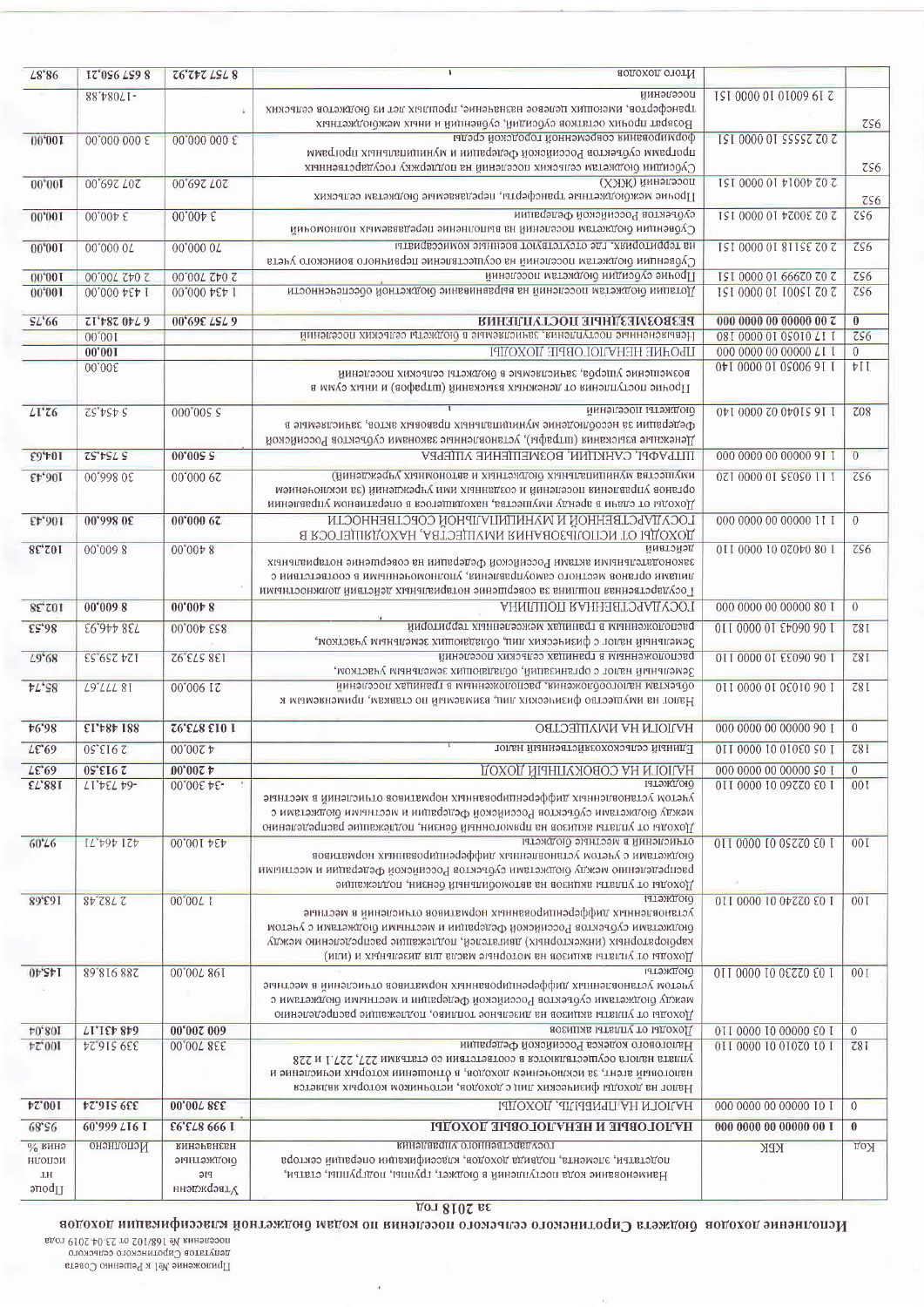| 78.56                                 | <b>S0,80E SS1 0</b>     | <b>Z6'Z+6 SZL6</b>                             |                                                                                                                                                      |                  |                    |
|---------------------------------------|-------------------------|------------------------------------------------|------------------------------------------------------------------------------------------------------------------------------------------------------|------------------|--------------------|
|                                       |                         |                                                | <b>OTOTN</b>                                                                                                                                         | 1061             |                    |
| 00,001                                | 00'099                  | 00'099                                         | Обслуживание государственного внутреннего и муниципального долга                                                                                     |                  |                    |
| 00'001                                | 00'099                  | 00'059                                         | ОРСТАЖИВУНИЕ LOCATVLGUREHHOLO И ИАНИПИПУПРИОГО ТОПLУ<br>1300                                                                                         |                  | 0 <sub>I</sub>     |
| $00^{\circ}0$                         | $00^{\circ}$            | 00'000 I                                       | 1011<br>Физинсская культура                                                                                                                          |                  |                    |
| 00,0                                  | 00'0                    | $00'000$ I                                     | Физическая культура и спорт                                                                                                                          |                  | 6                  |
| 00,001                                | 00'0009                 | 00'0009                                        | Пенсионное одеспенение                                                                                                                               | 100I             |                    |
| 00'001                                | 00'0009                 | 00'0009                                        | Социальная политика                                                                                                                                  | 0001             | 8                  |
| $E$ s'06                              | 62°L+S 06S 1            | S9'898 9SL 1                                   | Kyntrypa                                                                                                                                             | <b>I080</b>      |                    |
| $E$ s'06                              | 67'L+9 069 I            | S9'898 9SL I                                   | Культура и кинематография                                                                                                                            | 0080             | L                  |
| $00^6$                                | $00^{\circ}0$           | 00'0001                                        | Молодежная политика и оздоровление детей                                                                                                             | <b>LOLO</b>      |                    |
| 00,0                                  | $00^{\circ}0$           | $00'000$ I                                     | Образование                                                                                                                                          | $00\angle 0$     | 9                  |
| 7t'66                                 | $tL$ 615 $tLLE$         | <b>19'bEb 96L E</b>                            | ризиодиство                                                                                                                                          | <b>EOSO</b>      |                    |
| 00'001                                | 00'697 L07              | 00'697 L07                                     | Коммунальное хозяйство                                                                                                                               | 70 <sub>50</sub> |                    |
| \$F66                                 | <b>PL'88L I86 £</b>     | <b>I9'E04 E00 P</b>                            | <b>XXX</b>                                                                                                                                           | 0090             | $\mathsf S$        |
| 00'001                                | 00'000 6E               | 00'000 68                                      | Другие вопросы в области национельномики                                                                                                             | 7Ib0             |                    |
| 89'9L                                 | 96°700 997 I            | 00'00 703'00                                   | Порожное хозяиство (дорожные фонды)                                                                                                                  | 60t0             |                    |
| $\epsilon$ z' $\angle$                | 96'700 997 I            | 00'εοτ 6ε9 Ι                                   | <b>ЕМИМОНОМЕ ВЕНЧИВНОИПЕН</b><br>00 <sub>0</sub>                                                                                                     |                  | $\mathbf{r}$       |
| 00,0                                  | $00^{\prime}$           | 00'000S                                        | техногенного характера, гражданская оборона<br>Защита населения и территории от чрезвычайных ситуаций природного и                                   | 6080             |                    |
|                                       |                         |                                                |                                                                                                                                                      |                  |                    |
| 00'0                                  | $00^{\circ}0$           | 00'000S                                        | Национальная безопасность и правоохранительная деятельность.                                                                                         | 00ε0             | £                  |
| 00'001                                | 00'000 0L               | 00'000 0L                                      | Мобилизационная и венеройсковая подготовка                                                                                                           |                  |                    |
| 00'001                                | 00'0000L                | 00'0000L                                       | внододо ввнаганомивН                                                                                                                                 |                  | $\overline{\zeta}$ |
| 00'001                                | 1 762,50                | 0S'Z9L I                                       | Другие общегосударственные вопросы                                                                                                                   | EIO              |                    |
| 00,0                                  | $00^{\circ}0$           | 00'000 07                                      | $\mathcal{L}_1$<br>Резервные фонды                                                                                                                   | <b>III0</b>      |                    |
| 01'86                                 | 00'065 15               | 00°06S ZS                                      |                                                                                                                                                      |                  |                    |
|                                       |                         |                                                | <sup>1</sup><br>финансового (финансово-оюджетного) надзора<br>Офеспечение деятельности финансовых, налоговых и таможенных органов и органов          | 9010             |                    |
| 00'00I                                | $00'00 \nu \; \epsilon$ | $00'00 \nvdash \varepsilon$                    | Административная комиссия                                                                                                                            |                  |                    |
| 00'001                                | 00005095                | 00'0£b 9b                                      | Межбюджетные трансферты                                                                                                                              | b0I0<br>b010     |                    |
| 00'001                                | 7810.77                 | LZ'018 Z                                       | Чплата иных платежей                                                                                                                                 | b010             |                    |
| 00'001                                | <b>OP</b> 1981          | 1 361,40                                       | онтопоже вн топаН                                                                                                                                    | b010             |                    |
| 00'001                                | 00°190 £ $t$            | 00°190 £b                                      | Налог на имущество                                                                                                                                   | t010             |                    |
| 72'66                                 | 1418 263,59             | 1 429 462, 19                                  | иипеdiоинимте                                                                                                                                        | b010             |                    |
|                                       |                         |                                                | органов государственной власти субъектов Российской Федерации, местных<br>Функционирование Правительства Российской Федерации, высших исполнительных |                  |                    |
| 00,001                                | 641 640,30              | 64165.0530                                     | муниципального образования<br><b>7010</b><br>Функционирование высшего должностного лица субъекта Российской Федерации и                              |                  |                    |
| 95'86                                 | 90'61ε οι τ τ           | 99'LIS ZVZ Z                                   | Общегосударственные вопросы                                                                                                                          | 0010             | $\mathbf I$        |
| $\sqrt[0]{0}$<br>кинэнцопои<br>тнэцоц | меполнено               | <b>КИНЭРБНЕЕН</b><br>онужетные<br>Утвержденные | <b>Расходы</b>                                                                                                                                       | nen<br>Fa        | $U/U\bar{0}N$      |

подразделам функциональной классификации расходов за 2018 год.

## Меполнение расходов бюджета Сиротинского сельского поселения по разделам и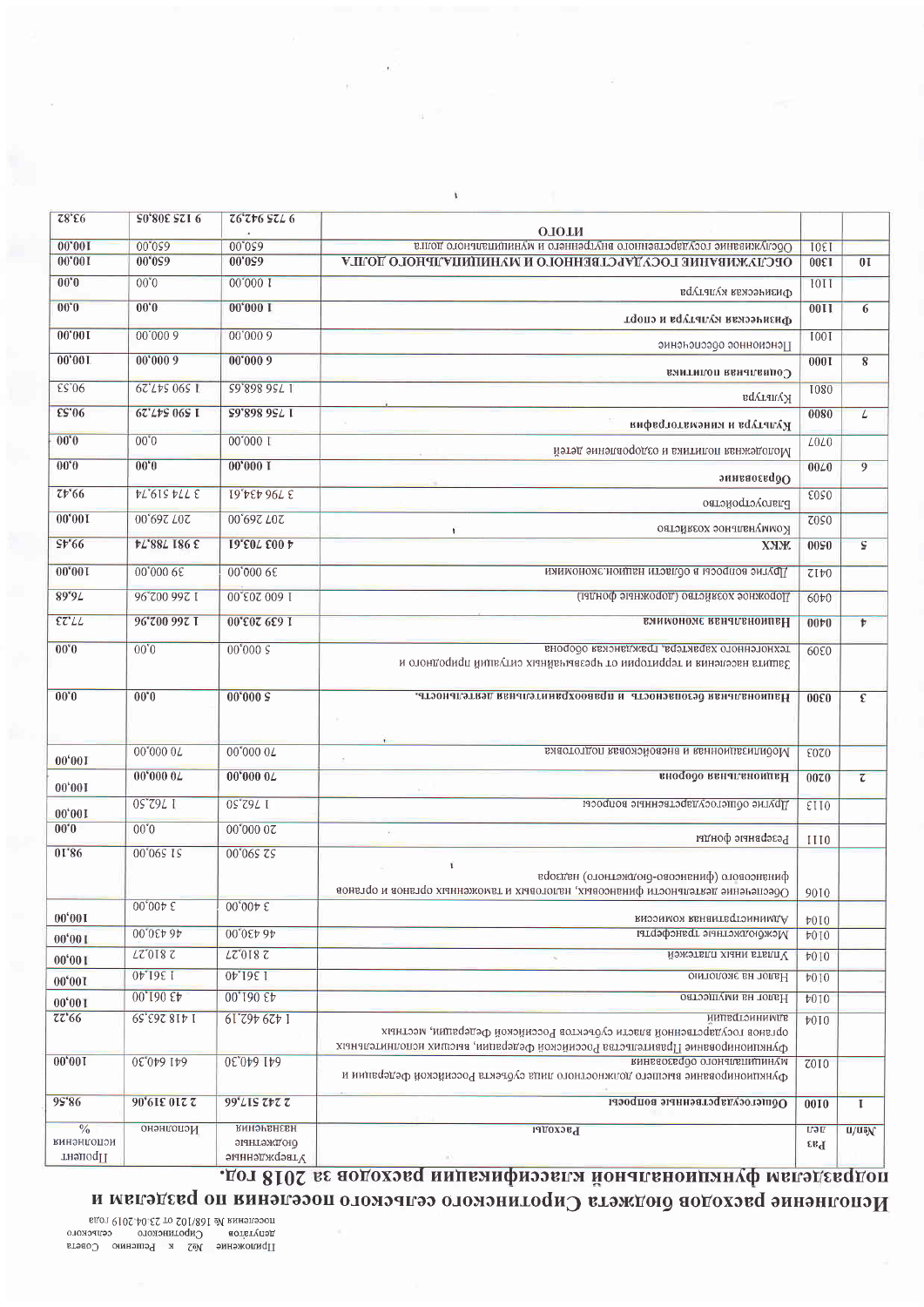|                                  |                                   |                                    |                            |                                  |                             |                           | границах населенных пунктов поселения                                                                                                                                                                                                                                                      |
|----------------------------------|-----------------------------------|------------------------------------|----------------------------|----------------------------------|-----------------------------|---------------------------|--------------------------------------------------------------------------------------------------------------------------------------------------------------------------------------------------------------------------------------------------------------------------------------------|
| $85^{\circ}9L$                   | 1 220 201'06                      | 1 593 402,00                       |                            | 0.8902.00.0.09                   | 60 $\natural$ 0             | 756                       | Ремонт и содержание автомобильных дорог местного значения в                                                                                                                                                                                                                                |
| 89'94                            | 96'700 LTZ I                      | 00' ε 0 τ 009 τ                    |                            |                                  | 60+0                        | ZS6                       | Дорожное хозяйство (дорожные фонды)                                                                                                                                                                                                                                                        |
| $ET^{\prime}LL$                  | 96'700 997 I                      | 00'007 609 I                       |                            |                                  | 00 <sub>0</sub>             | $\zeta\zeta$              | вяниономе ввичтвноипвН                                                                                                                                                                                                                                                                     |
| $\overline{0}$                   | $\theta$                          | 00'000S                            | $b\overline{b}$            | 00000005                         | <b>60E0</b>                 | $\overline{c56}$          | Прочая закупка товаров, работ и услуг для муниципальных нужд                                                                                                                                                                                                                               |
| $\theta$                         | $\overline{0}$                    | 00'000s                            |                            | 00000005                         | 6080                        | ZS6                       | <b>ΕΙΣΟΙ 610Σ-Σ10Σ</b><br>Сиротинского сельского поселения от чрезвычайных ситуаций на<br>программе «Пожарная безопасность и защита населения территории<br>Выполнение функций органами местного самоуправления по                                                                         |
| $\theta$                         | $\overline{0}$                    | 00'000S                            |                            |                                  | 60E0                        | ZS6                       | eHodogo<br>ситуаций природного и техногенного характера, гражданская<br>Защита населения и территории от последствий чрезвычайных                                                                                                                                                          |
| $\theta$                         | $\bf{0}$                          | 00'000S                            |                            |                                  | 00E0                        |                           | Дентельность.                                                                                                                                                                                                                                                                              |
| 00'001                           | <b>PEEZ88</b>                     | 8 823,34                           | $b\overline{b}$            | 0.8112.00.0.09                   | <b>E0Z0</b>                 | 756<br>ZS6                | национальных безопасность и правоохранительная                                                                                                                                                                                                                                             |
|                                  |                                   |                                    |                            |                                  |                             |                           | плуси хиниквпицинум вид тупоу и тодец , водваот випумее ввроф [1<br>тосударственных (муниципальных) органов                                                                                                                                                                                |
| 00'001                           |                                   |                                    |                            |                                  |                             |                           | денежного содержания и иные выплаты работникам                                                                                                                                                                                                                                             |
|                                  | $L0'06I$ $V1$                     | LO'06I +1                          | 671                        | 0.8115.00.0.99                   | E0Z0                        | ZS6                       | Взноси по обязательному социальному страхованию на выплаты                                                                                                                                                                                                                                 |
| 00'001                           | 65'986 97                         | 65'986 9t                          | IZI                        | 0.8115.00.0.99                   | <b>£070</b>                 | ZS6                       | Фонятор пруда государственных (муниципальных) органов                                                                                                                                                                                                                                      |
| 00'001                           | 00'000 04                         | 00'000 0Z                          |                            | 0.8118.00.0.09                   | $\epsilon$ ozd              |                           | отсутствуют военные коммесариаты                                                                                                                                                                                                                                                           |
| 00'001                           | 00'000 0L                         | 00'000 04                          |                            |                                  |                             | ZS6                       | Осуществление первичного воинского учета на территориях, где                                                                                                                                                                                                                               |
| 00'001                           | 00'000 04                         | $00^{\circ}00000$                  |                            |                                  | <b>E0Z0</b>                 | $\zeta$                   | Мобилизационная и вневойсковая подготовка                                                                                                                                                                                                                                                  |
| 00'001                           | 0S'79L I                          | 0S'79L I                           | ESS                        | 0.0000.80.0.12                   | 00Z <sub>0</sub>            | $\overline{c}$ s6         | внородо ввиатеновивН                                                                                                                                                                                                                                                                       |
| 00'001                           | 1 762.50                          | 0S'79L I                           |                            |                                  | EII0                        | ZS6                       | Уплата прочих налогов, сборов и иных платежей                                                                                                                                                                                                                                              |
| 00'001                           | 05'79L I                          | 0S'79L I                           |                            | 0.0000.20.0.12                   | <b>ETIO</b>                 | ZS6                       | Выполнение других обязательств государства                                                                                                                                                                                                                                                 |
| $\overline{0}$                   | 00'000 07                         |                                    |                            |                                  | EII0                        | ZS6                       | Другие общегосударственные вопросы                                                                                                                                                                                                                                                         |
|                                  |                                   | 00'000 07                          | 0L8                        | 0.7608.00.0.99                   | 1110                        | ZS6                       | Резервные средства                                                                                                                                                                                                                                                                         |
| $\overline{0}$                   | 00'000 07                         | 00'000 07                          |                            | 0.7608.00.0.09                   | 1110                        | ZS6                       | Резервные фонды местной администрации                                                                                                                                                                                                                                                      |
| $\mathbf{0}$<br>$\boldsymbol{0}$ | 00'000 07<br>$\overline{0}$       | 00'000 07                          |                            |                                  | III0                        | $\zeta$                   | Резервные фонды                                                                                                                                                                                                                                                                            |
| 00'001                           | 00'065 15                         | 00'000 I<br>00'065 19              | 0 <sub>5</sub><br>$0\nu$ s | 0.0000.60.0.12                   | 9010                        | $\overline{CS6}$          | оИные межбюджетные трансферты                                                                                                                                                                                                                                                              |
|                                  |                                   |                                    |                            | 0.0000.60.0.12                   | 9010                        | $\overline{c56}$          | Иные межбюджетные трансферты                                                                                                                                                                                                                                                               |
| I'86                             | 00'065 15                         | 00°06S ZS                          |                            | 0.0000.00.12                     | 9010                        | $\zeta$                   | соответствии с заключенными соглашениями<br>части полномочий по решению вопросов местного значения в<br>поселении из бюджетов муниципальных районов на осуществление<br>бюджетов поселений и межбюджетные трансферты бюджетам<br>Межбюджетные трансферты бюджетам муниципальных районов из |
| 1'86                             | 00'065 15                         | 00'065 75                          |                            |                                  | 9010                        | $\zeta$                   | органов и органов финансового (финансово-бюджетного) надзора<br>Обеспечение деятельности финансовых, налоговых и таможенных                                                                                                                                                                |
| 00'001                           | $00^{\circ}00\forall \; \epsilon$ | 00'00₺ €                           | ヤヤて                        | 0.1007.00.0.99                   | †010                        | $\zeta$                   | Прочая закупка товаров, работ и услуг для муниципальных нужд                                                                                                                                                                                                                               |
| 00'001                           | 00'00+ £                          | $00'00 \nu \ \epsilon$             |                            | 0'1002'00'0'66                   | ¥<br>b0I0                   |                           | админветративных комиссий муниципальных образований                                                                                                                                                                                                                                        |
| 00'001                           | 00'0Et 9t                         | 00°0εν 9ν                          | 0 <sub>5</sub>             | 0'0000' ε0'0' Ι S                |                             | $\zeta$                   | Исполнение функций и организация деятельности                                                                                                                                                                                                                                              |
| 00'001                           | 7810,27                           | LZ'018 Z                           | ESS                        | 0,0000.40.0.12                   | $\textbf{\texttt{v010}}$    | ZS6                       | Иные межбюджетные трансферты                                                                                                                                                                                                                                                               |
| 00,001                           | 1 361,40                          | 1 361,40                           | ZS8                        | 0.0000.40.0,12                   | $\sqrt{010}$                | $\zeta$                   | Уплата иных платежей                                                                                                                                                                                                                                                                       |
| $00^{\circ}00$ I                 | 00°190 £+                         | 00°190 £t                          |                            |                                  | $$\overline{010}$           | ZS6                       | Уплата прочих налогов, сборов                                                                                                                                                                                                                                                              |
| 00'001                           | 00'00000                          | 00'000 07                          | IS8<br>ESS                 | 0.0000.40.0.15<br>0'0000'Z0'0'IS | 4010                        | 7S6                       | Уплата налога на имущество организаций и земельного налога                                                                                                                                                                                                                                 |
| 91'86                            | 65 780 865                        | 61'187 609                         | b                          | 0 0000 20.0.12                   | b0I0<br>b0I0                | ZS6<br>ZS6                | Уплата иных платежей<br>Прочая закупка товаров, paбот и услуг для муниципальных нужд                                                                                                                                                                                                       |
| 00'00I<br>00'001                 | T0't09 871<br>86'974 179          | <b>ZO'tOS 8LI</b>                  | 67I                        | 0.0000.20.0.12                   | b0I0                        | ZS6                       | государственных (муниципальных) органов<br>денежного содержания и иние выплаты работникам<br>Взиосы по обязательному социальному страхованию на выплаты                                                                                                                                    |
| 00'001                           |                                   | 86°97L 179                         | Z                          | 0.0000, 20.0.13                  | $\frac{1}{2}010$            | ZS6                       | Фонято оплаты труда государственных (муниципальных) органов                                                                                                                                                                                                                                |
| 77'66                            | 800 231'00<br>1418 263,59         | <b>00'1 £7 008</b><br>1 429 462,19 |                            | 0'0000'70'0'15                   | #0I0<br>b010                | ZS6<br>ZS6                | Центральный аппарат<br>местного самоуправление<br>государственной власти субъектов Российской Федерации и органов<br>Руководство и управление в сфере установленных функций органов                                                                                                        |
| L7'66                            | 1 515 326,26                      | 98't2S 9ZS I                       |                            |                                  | #010                        | ZS6                       | Российской Федерации, местных администраций<br>полнительных органов государственной власти субъектов<br>Функционирование Правительства Российской Федерации, высших                                                                                                                        |
| 00'001                           | 151 148,62                        | 151 148,62                         | 671                        | 0'0000'10'0'19                   | $\mathbf{1}$<br><b>ZOI0</b> | ZS6                       | государственных (муниципальных) органов<br>денежного содержания и инвие выплаты работникам<br>Взноси по обязательному социальному страхованию на выплаты                                                                                                                                   |
| 00'001                           | 89'16b 06b                        | 89°16 <sup>b</sup> 06 <sup>b</sup> | Z                          | 0 0000 10 0 15                   | 7010                        | ZS6                       | Фонято оплаты труда государственных (муниципальных) органов                                                                                                                                                                                                                                |
| 00'001                           | 05'069 169                        | 641 640,30                         |                            | 0.0000.10.0.12                   | <b>ZO10</b>                 | 2S6                       | Глава муниципального образования                                                                                                                                                                                                                                                           |
| 00'00                            | 641 640,30                        | 641 640,30                         |                            |                                  | <b>ZO10</b>                 | 7S6                       | Российской Федерации и муниципального образования<br>Функционирование высшего должностного лица субъекта                                                                                                                                                                                   |
| 95'86                            | <b>90'61ε 01τ τ</b>               | 99'LIS ZVZ Z                       |                            |                                  | 0010                        | $\zeta$                   | Общегосударственные вопросы                                                                                                                                                                                                                                                                |
|                                  |                                   | Cymma py6.                         | <b>CLA</b><br><b>OM</b>    | KBP                              | <b>Cb</b><br>ФХ             | $\mathbf d$<br><b>KBC</b> | эннваонэмивН                                                                                                                                                                                                                                                                               |

дот 8102 аодохэвд

Исполнение расходов бюджета Сиротинского сельского поселения по ведомственной классификация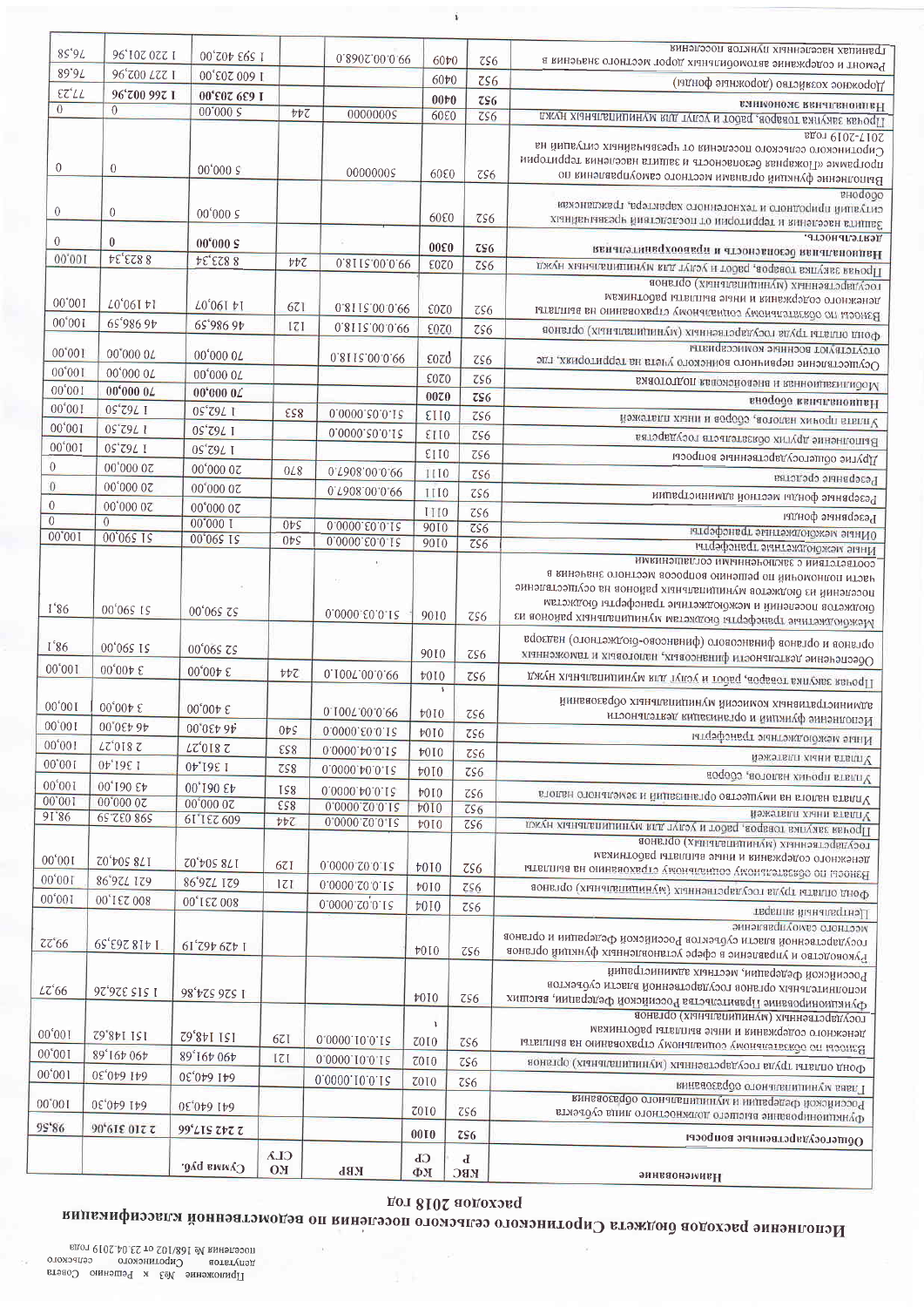| сельском поселении на 2017-2019 годы <sup>и</sup><br>программе "Развитие физической культуры и спорта в Сиротинском         |                                       |                                 |                |                                                                         |                                            |                                      |                              |
|-----------------------------------------------------------------------------------------------------------------------------|---------------------------------------|---------------------------------|----------------|-------------------------------------------------------------------------|--------------------------------------------|--------------------------------------|------------------------------|
| Выполнение функций органами местного самоуправления по                                                                      | ZS6                                   | IOII                            | 00000055       |                                                                         | 00'0001                                    | $\theta$                             | $\overline{0}$               |
| Физическая культура                                                                                                         | $\overline{c56}$                      | <b>I011</b>                     |                |                                                                         | 00'0001<br>00'0001                         | $\boldsymbol{0}$<br>$\boldsymbol{0}$ | $\theta$<br>$\mathbf{0}$     |
| Физическая культура и спорт                                                                                                 | $\overline{c}$ s6<br>$\overline{c56}$ | 00 <sub>II</sub><br><b>I001</b> | 0.0000.00.12   | ZIE                                                                     | 00'0009                                    | 00'0009                              | 00'001                       |
| Иные пенсии, социальные доплаты к пенсиям<br>служащих                                                                       |                                       |                                 |                |                                                                         |                                            |                                      |                              |
| Доплата к пенсиям госслужащих субъектов РФ и муниципальных                                                                  | ZS6                                   | I001                            | 0,0000.00.12   |                                                                         | 00'0009                                    | 00'0009                              | 00'001                       |
| Пенсионное обеспечение                                                                                                      | 7S6                                   | 100 <sup>1</sup>                |                |                                                                         | 00'0009                                    | 00'0009                              | 00'001                       |
| Социальная политика                                                                                                         | $\zeta$ s6                            | 0001                            |                |                                                                         | 00'0009                                    | 00'0009                              | 00'001                       |
| Минэтжэан                                                                                                                   |                                       |                                 |                |                                                                         |                                            |                                      |                              |
| оплате труда работников и иные выплаты работникам казенных<br>Взноси по обязательному социальному страхованию на выплаты по | $\zeta$                               | I080                            | 0,0000.50.0.4  | 6II                                                                     | IZ'709 71                                  | 12° 709 71                           | 00'001                       |
| Фонд оплаты труда казенных учреждений                                                                                       | $\overline{c}s6$                      | 1080                            | 0.0000.20.0.48 | III                                                                     | 99'171 Zt                                  | 99'171 Zb                            | 00'001                       |
| Развитие библиотечного обслуживания                                                                                         | $\zeta$                               | <b>I080</b>                     | 0.0000.20.0.48 |                                                                         | L8'EZL PS                                  | L8'EZL DS                            | 00'001                       |
| Уплата иных платежей                                                                                                        | $\overline{c56}$                      | 1080                            | 0.0000.80.0.48 | ES8                                                                     | SZ't96 I                                   | SZ't96 I                             | 00'001                       |
| Уплата прочих налогов, сборов                                                                                               | $\overline{c56}$                      | 1080                            | 0.0000.60.0.48 | ZS8                                                                     | $L8$ <sup>c</sup> $I$ $b$ <sup>c</sup> $I$ | <b>78,1481</b>                       | 00'00I                       |
| Уплата налога на имущество организаций и земельного налога                                                                  | 756                                   | 1080                            | 0.0000.00.0.42 | <b>IS8</b>                                                              |                                            |                                      |                              |
| казенными учреждениями<br>Уплата налогов и сборов органами государственной власти и                                         | $\zeta$                               | 1080                            | 0.0000.00.0.48 |                                                                         | 3306,12                                    | 3 306,12                             | $00^{\circ}001$              |
|                                                                                                                             | <b>ZS6</b>                            | 1080                            | 0.0000.10,0.48 | ESS                                                                     | 81'901                                     | 106,18                               | 00'001                       |
| Уплата иных платежей                                                                                                        |                                       |                                 | 0,0000.10.0.48 | $b\overline{b}$                                                         | 814 633,62                                 | 648 312,50                           | $85^{\circ}6L$               |
| Прочая закупка товаров, работ и услуг для муниципальных нужд<br><b>имногжэсний</b>                                          | ZS6                                   | I080                            |                |                                                                         |                                            |                                      |                              |
| оплате труда работников и иные выплаты работникам казенных                                                                  |                                       |                                 |                |                                                                         |                                            |                                      |                              |
| Взноси по обязательному социальному страхованию на выплаты по                                                               | ZS6                                   | I080                            | 0 0000 10 0 15 | 6I I                                                                    | 07'780 861                                 | 07,280 861                           | 00'001                       |
| Фонд оплаты труда казенных учреждений                                                                                       | $\zeta$                               | 1080                            | 0.0000.10.0 48 | III                                                                     | 99'990 989<br>99'828 869 1                 | 99'990 989<br><b>OE. TIE SEE I</b>   | 00'001<br>17'06              |
| Развитие культуры                                                                                                           | $\overline{c56}$                      | <b>I080</b>                     | 0,0000.10.0.48 |                                                                         |                                            |                                      |                              |
| УДО иннаджэару<br>Расходы на обеспечение деятельности (оказание услуг) казенных                                             | $\zeta$                               | 1080                            | 0.0000.00.0.48 |                                                                         | S9'898 9SL I                               | 67'L+5 065 I                         | $E S^6 06$                   |
| культура                                                                                                                    | ZS6                                   | 1080                            |                |                                                                         | S9°898 9SL I                               | 67°L+S 065 I                         | ES'06                        |
| вифвототвмэния и воутапуМ                                                                                                   | $\overline{z}$ s6                     | 0080                            |                |                                                                         | S9'898 9SL I                               | 67'L+S 06S T                         | $ES*06$                      |
| Црочая закупка товаров, работ и услуг для муниципальных нужд                                                                | ZS6                                   | L0L0                            | 000.00.0.62    | ÞΡZ                                                                     | 00'000 I                                   | $\theta$                             | $\theta$                     |
| сельском поселении на 2017-2019 годы <sup>и</sup>                                                                           |                                       |                                 |                |                                                                         |                                            |                                      |                              |
| программе "Развитие работы с детьми и молодёжью в Сиротинском<br>Выполнение функций органами местного самоуправления по     | 756                                   | <b>7070</b>                     | 000'00'0'£5    |                                                                         | 00'000 L                                   | $\theta$                             | $\theta$                     |
|                                                                                                                             |                                       |                                 |                |                                                                         |                                            |                                      |                              |
| Молодежная политика и оздоровление детей                                                                                    | ZS6                                   | <b><i>LOLO</i></b>              |                |                                                                         | 00'000 1<br>00'000 I                       | $\theta$<br>$\mathbf{0}$             | $\theta$<br>$\boldsymbol{0}$ |
| Образование                                                                                                                 | $\overline{c}s6$                      | 00L0                            |                |                                                                         |                                            |                                      |                              |
| -имкинэшвилоэ<br>вопросов местного значения в соответствии с заключенными                                                   |                                       |                                 |                |                                                                         |                                            |                                      |                              |
| поселении на осуществление части полномочии по решению                                                                      |                                       |                                 |                |                                                                         |                                            |                                      | 00'001                       |
| Иные МБТ бюджетам муниципальных районов из бюджетов                                                                         | 7S6                                   | <b>EOSO</b>                     | 0'0666'00'0'66 | $0\nu$                                                                  | 00'000 9                                   | 00'000 9                             |                              |
| Прочая закупка товаров, работ и услуг для муниципальных нужд                                                                | ZS6                                   | <b>EOSO</b>                     | 0'8156'00'0'66 | $b\overline{b}$                                                         | $\overline{0}$                             | $\,0\,$                              | $\boldsymbol{0}$             |
| гатадо и средни                                                                                                             |                                       |                                 |                |                                                                         |                                            |                                      | 00'001                       |
| Поддержка муниципальных программ формирования современной                                                                   | ZS6                                   | EOSO                            | 0,8517.10,0.13 | $\ensuremath{\mathit{t}}\ensuremath{\mathit{t}}\ensuremath{\mathit{c}}$ | 00'000 000 $\boldsymbol{\epsilon}$         | 00'000 000 €                         |                              |
| городской среды                                                                                                             |                                       |                                 |                |                                                                         | 00'000 000 $\xi$                           | 00'000 000 ε                         | 00'00I                       |
| Поддержка муниципальных програми формирования современной                                                                   | ZS6                                   | <b>EOSO</b>                     | 0,8517.10.0.13 |                                                                         |                                            |                                      |                              |
| пдот 8102 вн итэвлоо<br>поселения Иловлинского муниципального района Волгоградской                                          |                                       | $\mathbf{I}$                    |                |                                                                         |                                            |                                      |                              |
| МП "Благоустройство территории Сиротинского сельского                                                                       | ZS6                                   | <b>EOSO</b>                     | 0.8512.00.0.82 | $\nu\nu\zeta$                                                           | <b>PL'+68 LST</b>                          | <b>t</b> L't68 LSI                   | $00^{\circ}001$              |
| Црочая закупка товаров, paбот и услуг для муниципальных нужд                                                                | ZS6                                   | <b>£050</b>                     | 0.0000.00.28   | $b\overline{b}$                                                         | $8\xi$ + $70\xi$                           | $8E'$ rto $E$ rt                     | 00'001                       |
|                                                                                                                             |                                       |                                 |                |                                                                         |                                            |                                      |                              |
| поселении на 2017-2019 годы <sup>и</sup><br>программе "Благоустройство территории Сиротинском сельском                      |                                       |                                 |                |                                                                         |                                            |                                      |                              |
| Выполнение функций органами местного самоуправления по                                                                      | ZS6                                   | <b>EOSO</b>                     | 0.0000.20.0.22 |                                                                         | 8E,005p                                    | 443 044,38<br>167 580,62             | 00'00I<br><b>tt'88</b>       |
| Прочая закупка товаров, работ и услуг для муниципальных нужд                                                                | $\overline{c56}$                      | <b>EOSO</b>                     | 0.0000.10.0,55 | $b\overline{b}$                                                         | 6t'S6t 681                                 |                                      | <b>tt'88</b>                 |
| Уличное освещение                                                                                                           | ZS6                                   | <b>EOSO</b>                     | 0,0000,10.0.55 |                                                                         | 66'566 681                                 | 79°085 491                           | Zt66                         |
| Благоустройство                                                                                                             | ZS6                                   | EOSO                            |                |                                                                         | 3 79,6434,61                               | <b>PL'61S PLL E</b>                  |                              |
| мкинваосводо<br>резвозмезднею перечисления государственным и муниципальным                                                  | ZS6                                   | <b>ZOSO</b>                     | 0 7908 00 0 66 | 718                                                                     | 00'697 407                                 | 00'697 LOZ                           | 00'001                       |
| винэжовноодов                                                                                                               |                                       |                                 |                |                                                                         |                                            |                                      |                              |
| согл по организации в границах поселений электро-, тепло-, тазо и                                                           |                                       |                                 |                |                                                                         |                                            |                                      |                              |
| полномонии по решению вопросов меслного знанения в соотв с заки<br>бюджета муниципального района на осуществление части     |                                       |                                 |                |                                                                         |                                            |                                      |                              |
| Иные МБТ, передаваемые бюджетам сельских поселений из                                                                       | $\zeta$                               | 7050                            | 0,4908.00.0.09 |                                                                         | 00°697 LOZ                                 | 00'697 LOZ                           | 00,001                       |
| Коммунальное хозяйство                                                                                                      | $\overline{c56}$                      | 70S <sub>0</sub>                |                |                                                                         | 00'697 LOZ                                 | 00'697 L07                           | 00'001                       |
| <b>ХМЖ</b>                                                                                                                  | $z$ s6                                | 0090                            |                |                                                                         | <b>Ι9'ε0Δ ε00 ν</b>                        | <b>PL'88L I86 E</b>                  | \$t'66                       |
| рамок государственного оборонного заказа<br>(и) днигительных) намеде области геодезии и картографии в не                    |                                       |                                 |                |                                                                         |                                            |                                      |                              |
| Закупка товаров работ и услуг для обеспечения государственных                                                               | ZS6                                   | 7Ib0                            | 0.6028.00.0.09 | $S\nu Z$                                                                | 00'000 6ε                                  | 00'000 68                            | 00'001                       |
| Меры по землеустройству и землепользованию                                                                                  | $\overline{c}$ s6                     | 7Ib0                            |                |                                                                         | 00'000 68                                  | 00'000 6£                            | 00'001<br>00'001             |
| Иные межбюджетные трансферты                                                                                                | $\zeta$                               | 60 $\natural$ 0                 | 0'0766'00'0'66 | 0 <sub>5</sub>                                                          | 00'1089                                    | 00'1089                              |                              |
| соглашениями<br>вопросов местного значения в соответствии с заключенными                                                    |                                       |                                 |                |                                                                         |                                            |                                      |                              |
| поселении на осуществление части полномочий по решению                                                                      |                                       |                                 |                |                                                                         |                                            |                                      | 00'00I                       |
| Иные МБТ бюджетам муниципальных районов из бюджетов                                                                         | $\zeta$                               | 60t0                            | 0.0266.00.0.09 |                                                                         | 00'1089                                    | 00'1089                              |                              |
| Прочая закупка товаров, работ и услуг для муниципальных нужд                                                                | $\zeta$                               | $60\nu$                         | 0 8907 00 0 66 | $b\overline{b}$                                                         | 00'Z0+ E6S I                               | 96°107 077 1                         | $85^{\circ}9L$               |